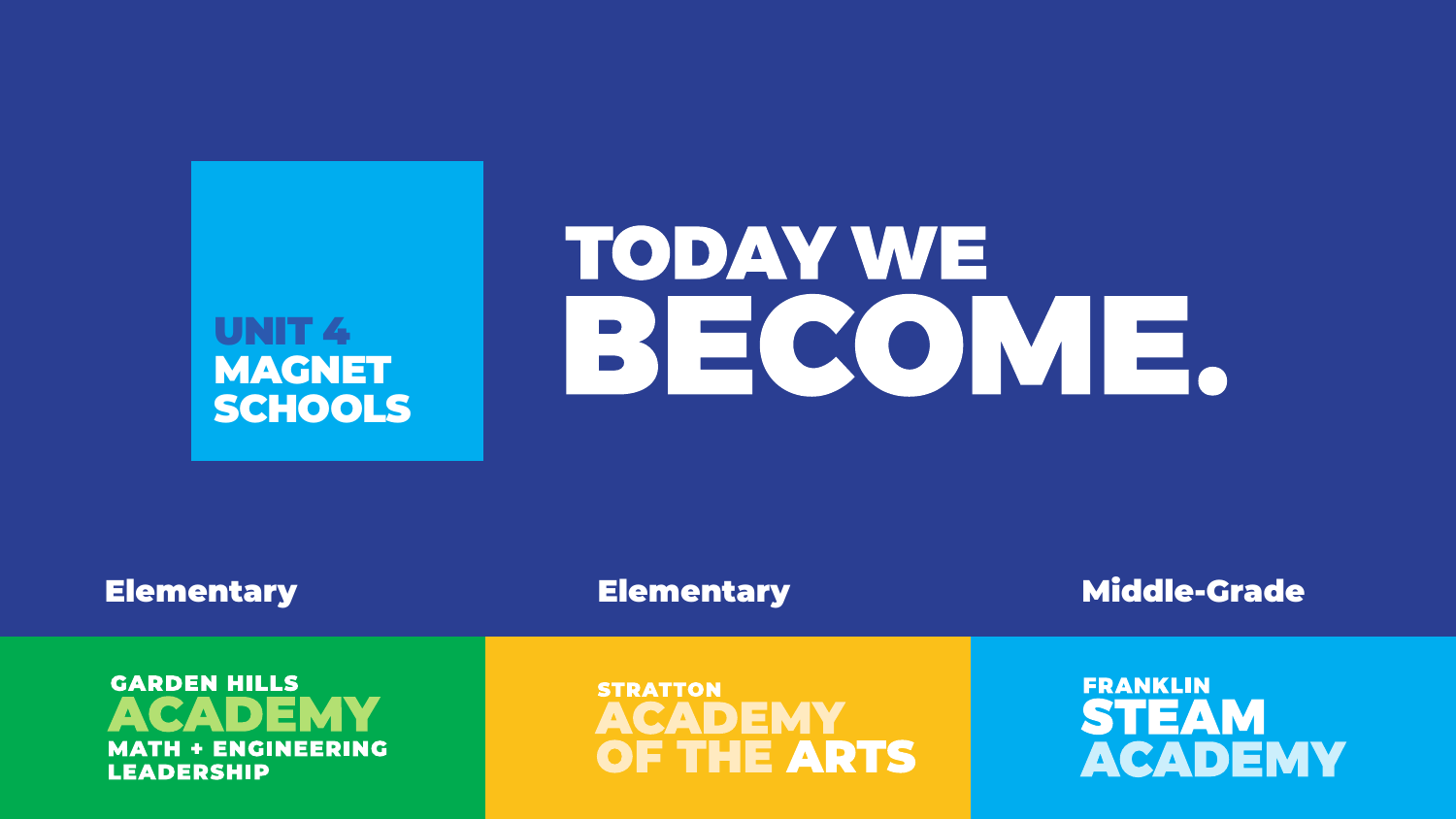# Today we become Joyful risk-takers. Bold questioners. Vibrant problem solvers.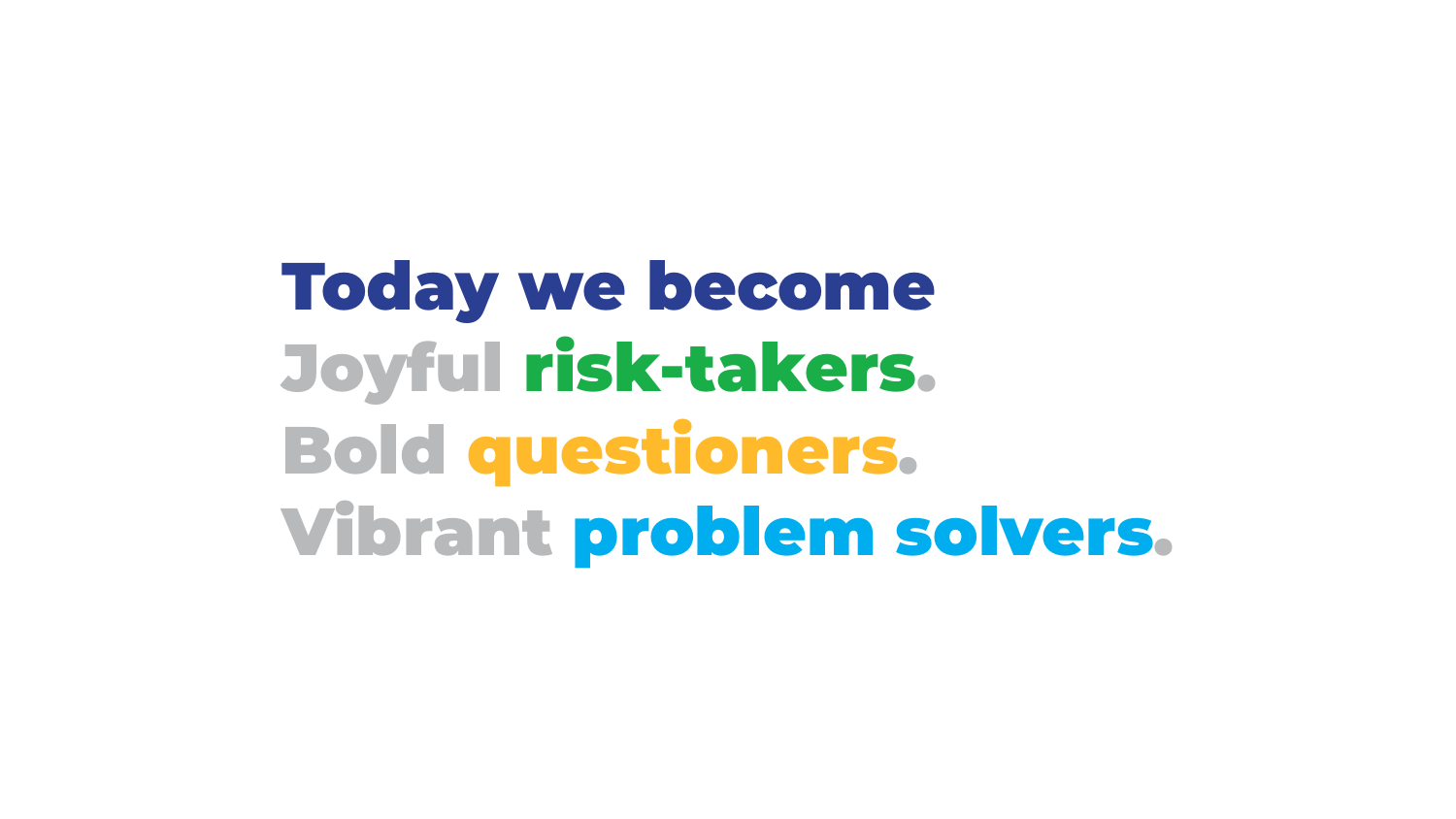resulting in astonishing lightbulb moments. Your kids will be ready to take on life beyond

Students **explore** their burning curiosities, school, becoming experienced learners equipped with empathy and authenticity.

# At Unit 4's elementary and middle Magnet Schools, minds ignite with the excitement of learning.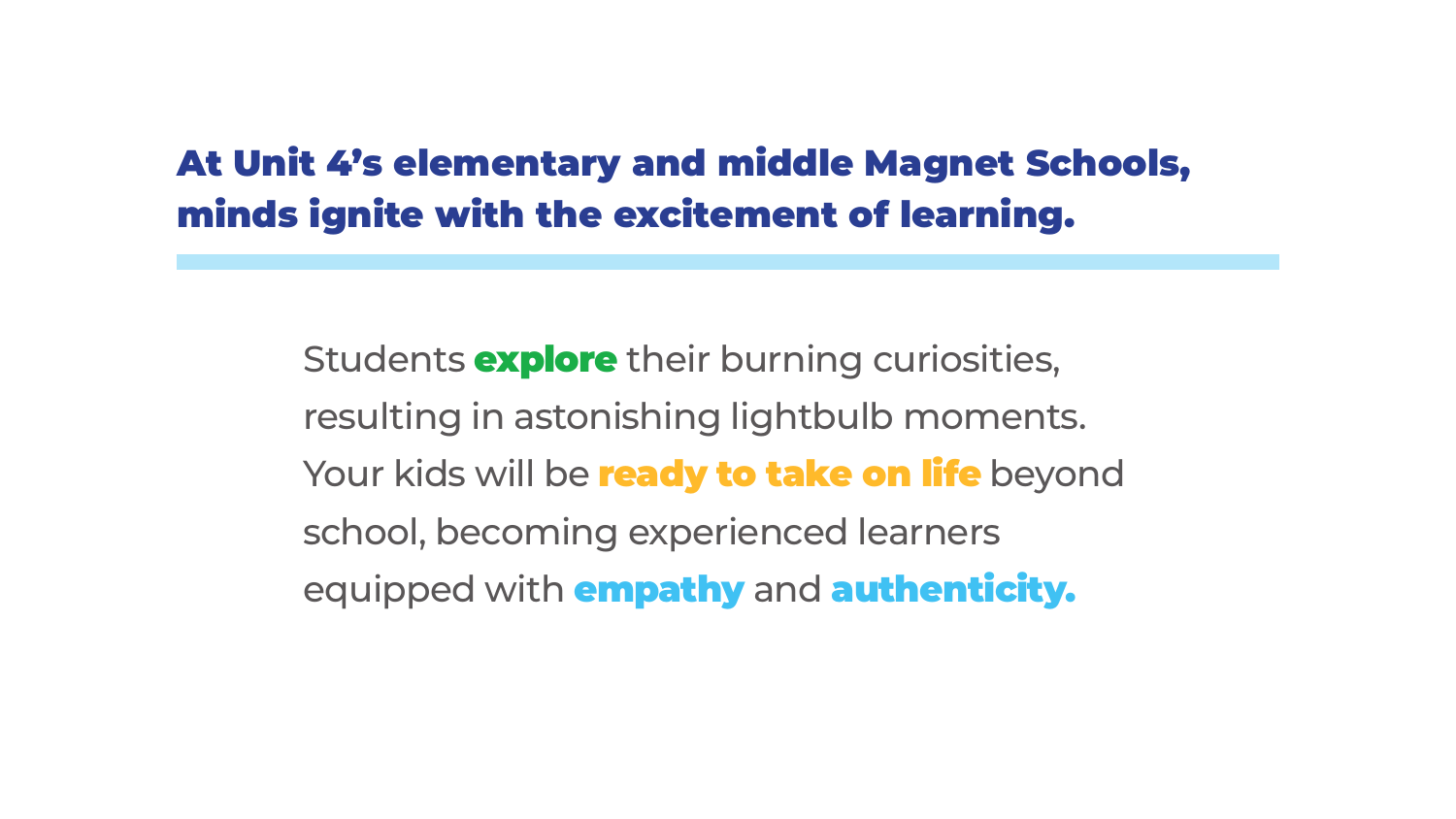# WHY CHOOSE A MAGNET SCHOOL

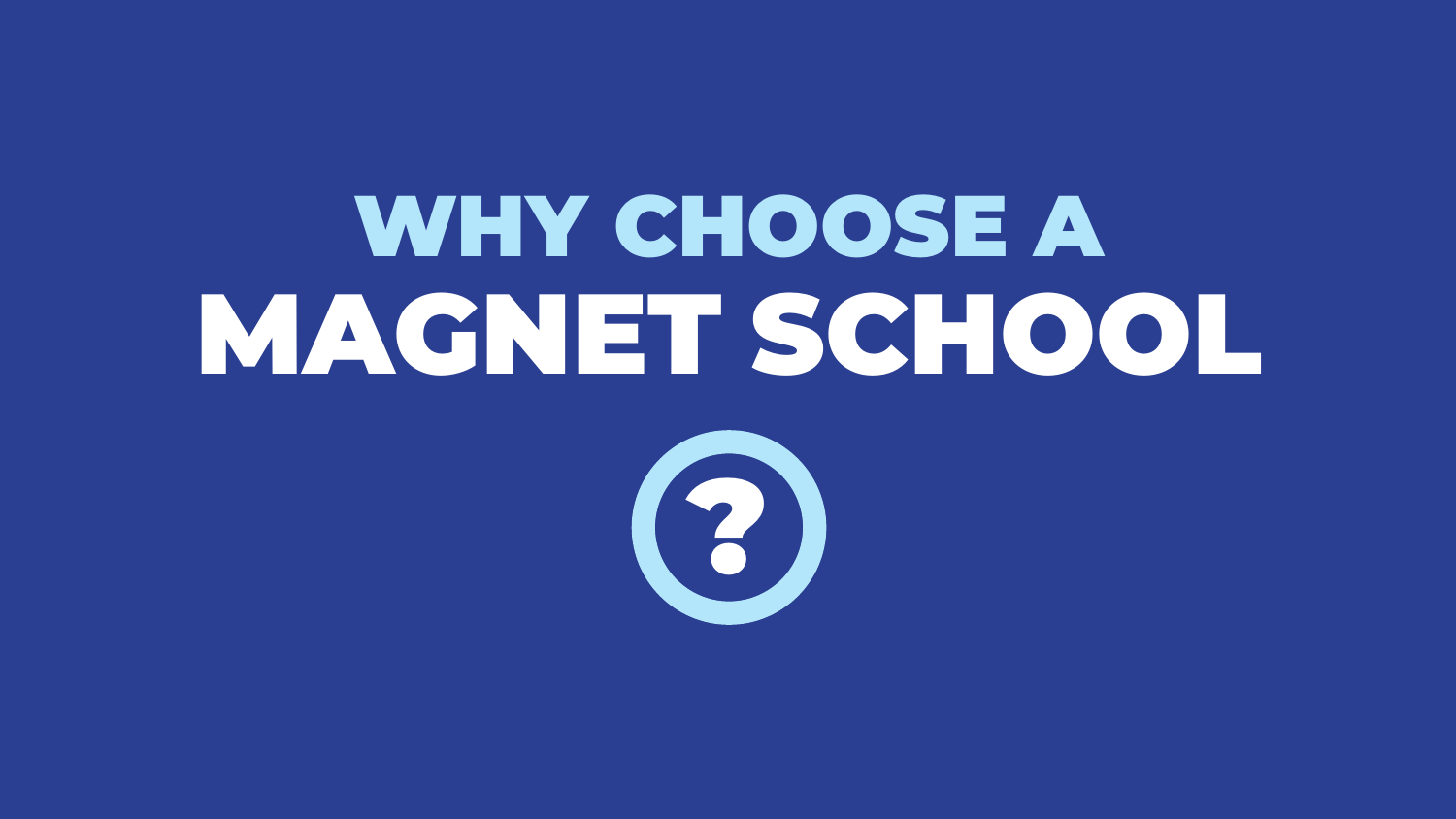

# Parents choose Magnet Schools for several reasons.

- They might be a **better fit** for your kids' learning styles and strengths.
- The thematic instruction is **engaging** and **inspiring.**
- Their diversity ensures that all students are nurtured, supported, and valued.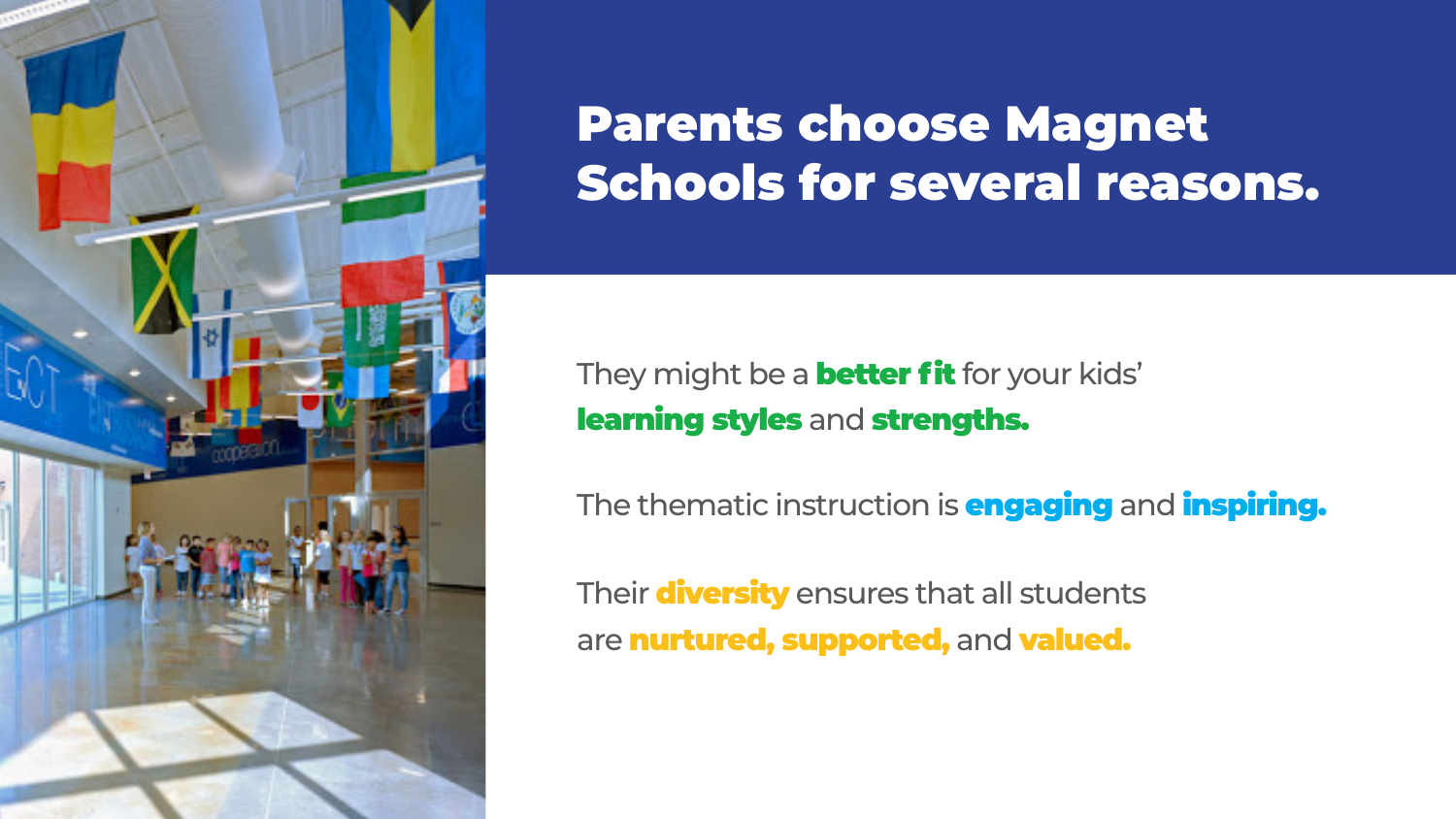# Typically, Magnet Schools have these defining features:

#### DIVERSITY

Magnet Schools strive to have student populations reflective of the broader community, which instills empathy, respect, and collaboration with people from a rich tapestry of backgrounds.

#### UNIQUE LEARNING FOCUS

Centered around rigorous learning themes, like engineering, the arts, leadership, math and more, Magnet Schools focus on preparing kids for the world beyond school.

#### INNOVATIVE INSTRUCTION

Educators at Magnet Schools are committed to fostering students' different learning styles. With high expectations to empower all students, Magnet Schools emphasize teamwork, project-based learning, and community engagement.

#### FAMILY & COMMUNITY PARTNERSHIPS

Students learn the value of partnerships that help build tomorrow's thriving communities. Here at Unit 4's Magnet Schools, kids acquire lifelong skills—and do pretty amazing projects—through collaboration and guidance from community leaders and organizations.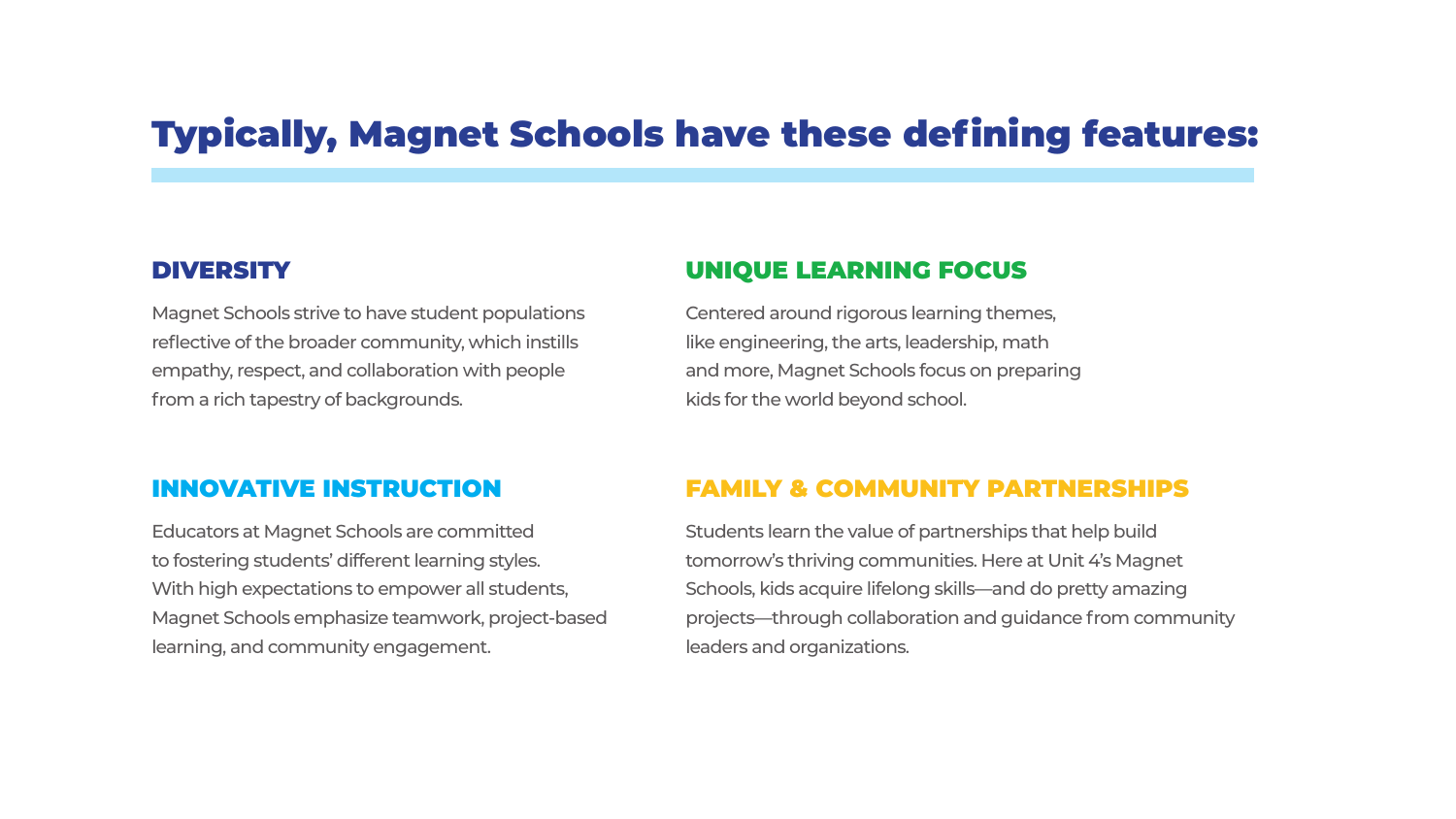# Magnet schools encourage students

to become doers today, learning innovative, problem-solving approaches that truly prepare them for tomorrow.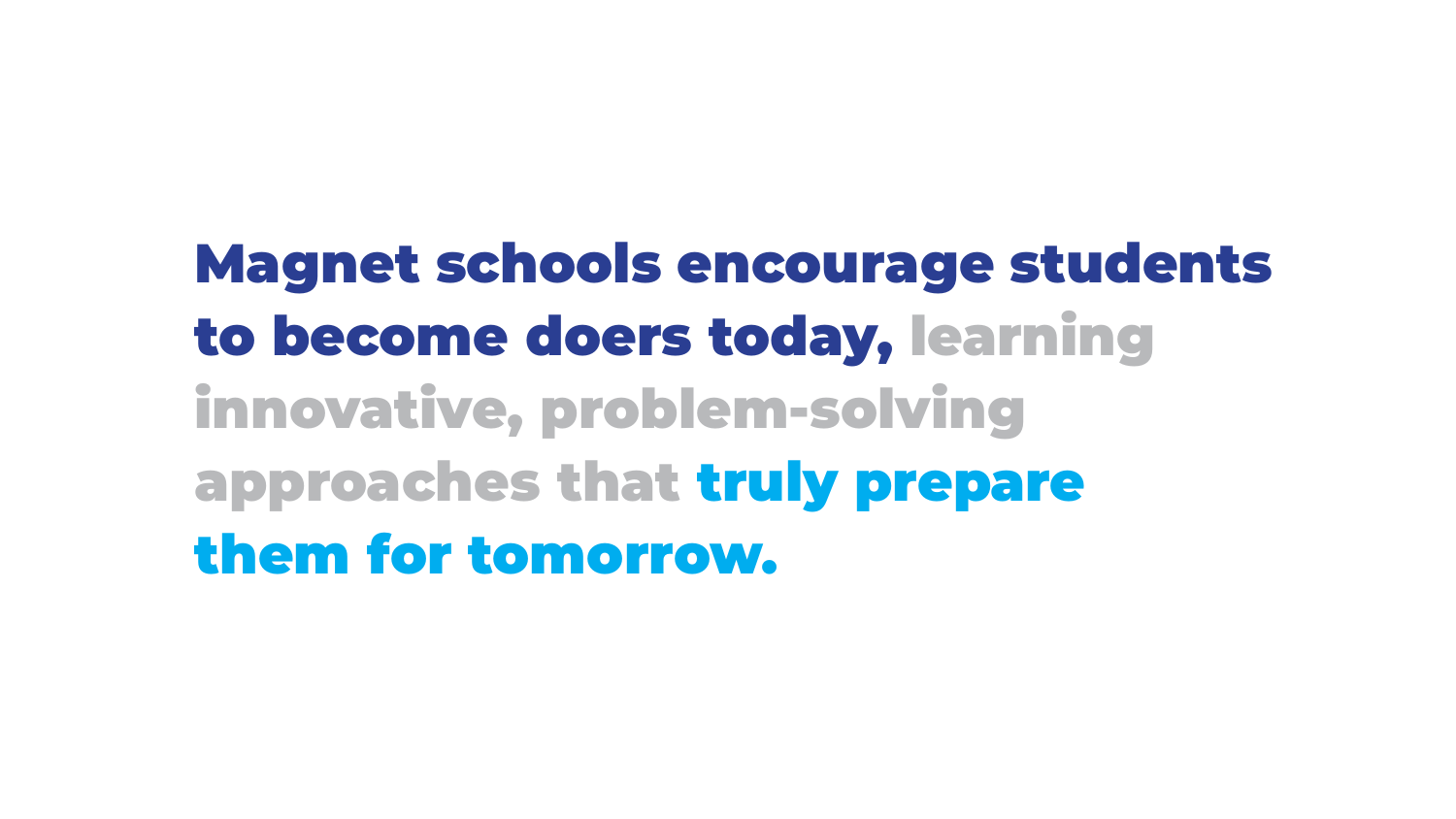

# TODAY WE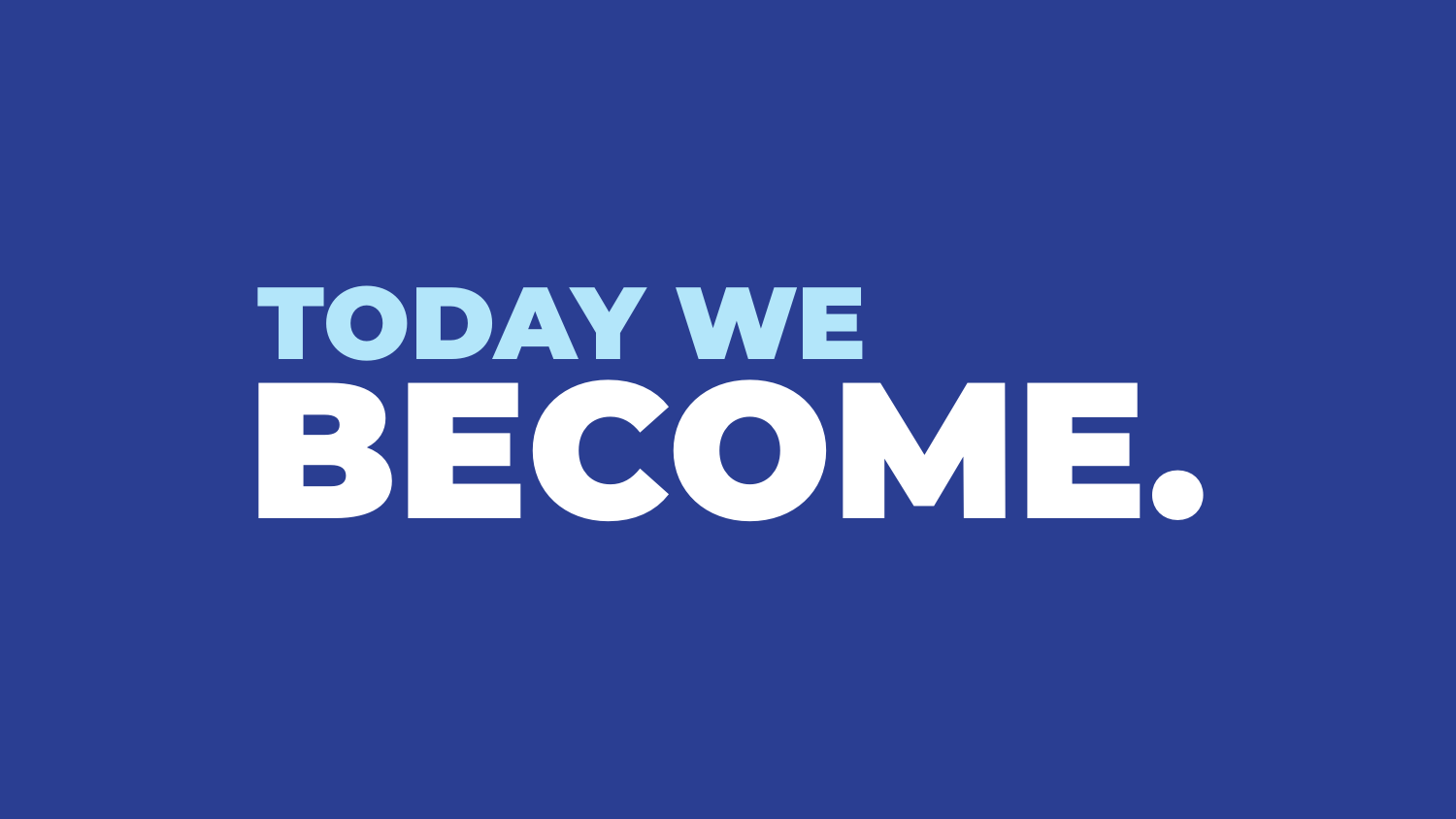# High expectations. High-level persistence.

## Elementary education

At Garden Hills Academy, our focus on math and engineering prepares elementary school kids for a lifetime of serious inquiry and analytical thinking, while our leadership program empowers them to become tomorrow's global citizens.

Your student's education will be enhanced by integrating subject areas with a focus on math, engineering, and design that is exciting, challenging, and relevant.

The five pillars that Magnet Schools are founded on—diversity, innovative curriculum and professional development, academic excellence, high-quality instructional systems, and family and community partnerships—will all play a role in shaping your student's academic and social education.

> **GARDEN HILLS** ACADEMY **MATH + ENGINEERING LEADERSHIP**

#### Learn more about math and engineering leadership thematic instruction:

magnet.champaignschools.org/gardenhills | 2001 Garden Hills Drive, Champaign, IL 61821 · (217) 351-3872

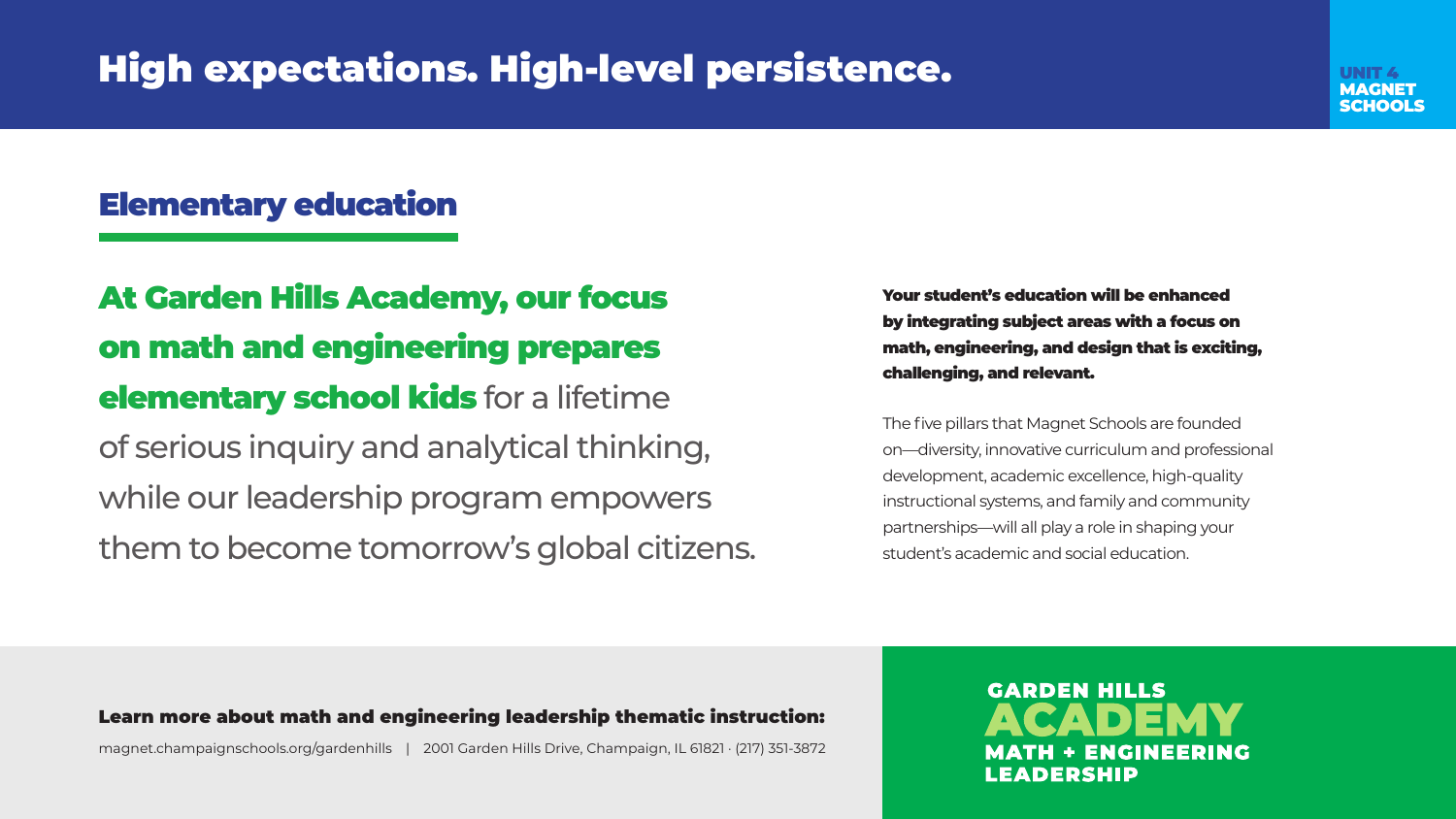# Practice. Improvement. Mastery.

Stratton Arts Academy in downtown Champaign teaches the elementary school core curriculum through an arts lens, including visual art, music, drama, and dance. We foster thorough self-expression and persistence today that results in tomorrow's big-picture thinkers and career-ready leaders.

#### Arts integration presents students with the opportunity to learn through inquiry-based hands-on experiences in the classrooms.

The five pillars that Magnet Schools are founded on—diversity, innovative curriculum and professional development, academic excellence, high-quality instructional systems, and family and community partnerships—will all play a role in shaping your student's academic and social education. Stratton Academy of the Arts is focused on academic achievement and encourages excellence in the development of your student's special talents and passions for the arts.

### **STRATTON** ACADEMY OF THE ARTS

#### Learn how your student could benefit from arts-integrated education:

magnet.champaignschools.org/stratton | 902 North Randolph Street, Champaign, IL 61820 · (217) 373-7330



## Elementary education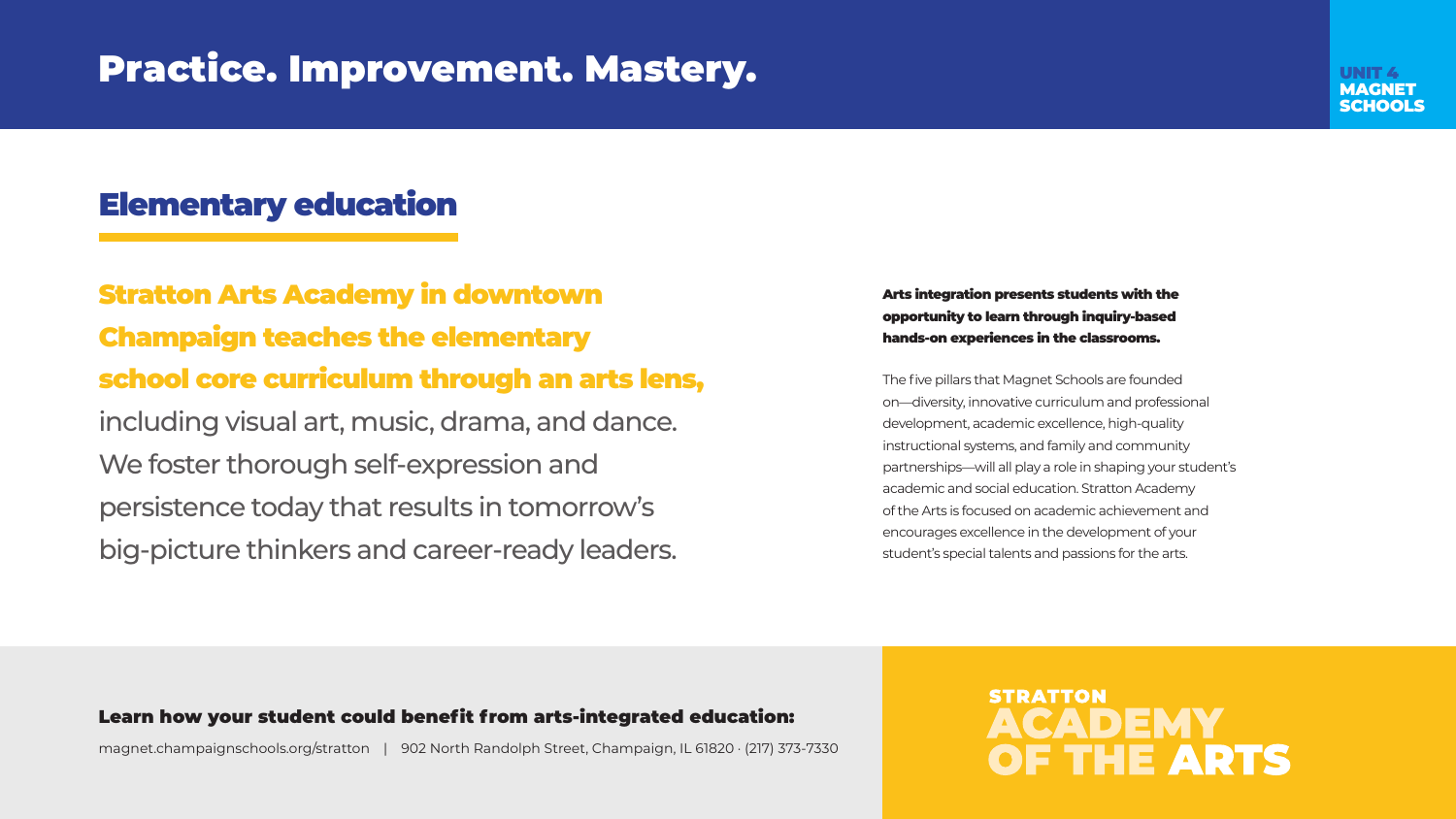# Today's ingenuity. Tomorrow's innovators.

# Middle-level education

At Franklin STEAM Academy, we create connections in our middle school's project-based approach to education. Where technology-rich learning integrates subjects, and where today's imagination and grit solve real world issues tomorrow.

Alongside their core curriculum, your student will have the option to explore classes and extra-curricular opportunities in science, technology, engineering, arts, and math that are exciting, challenging, and rewarding.

The five pillars that Magnet Schools are founded on diversity, innovative curriculum and professional development, academic excellence, high-quality instructional systems, and family and community partnerships—will all play a role in shaping your student's academic and social education. The innovative thematic instruction at Franklin STEAM Academy will provide your student with the preparation to succeed in their educational careers and in the workplace.



#### Learn more about opportunities at Franklin STEAM Academy:

magnet.champaignschools.org/franklin | 817 North Harris Avenue, Champaign, IL 61820 · (217) 351-3819

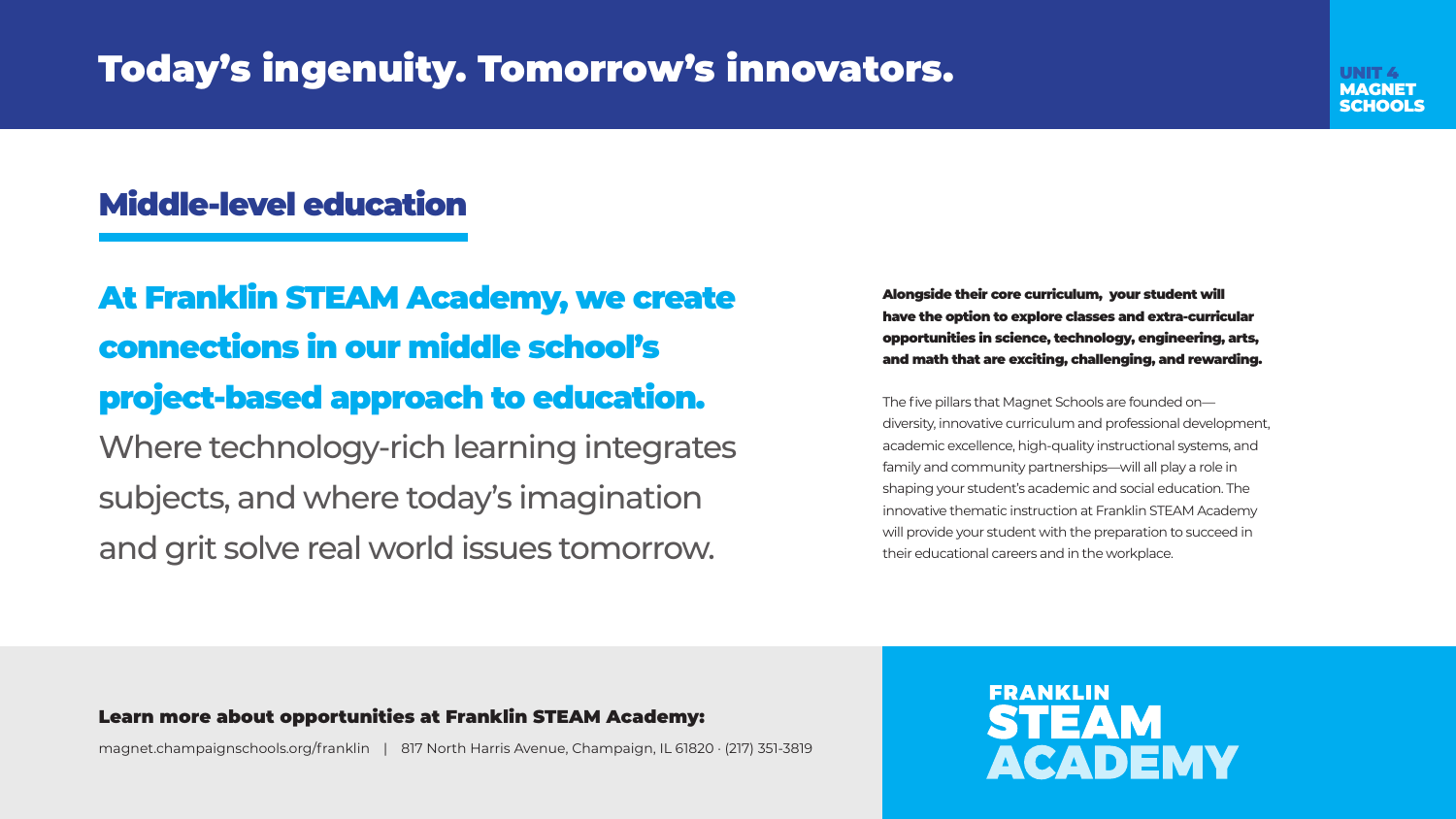# MAGNET THEME PATHWAYS







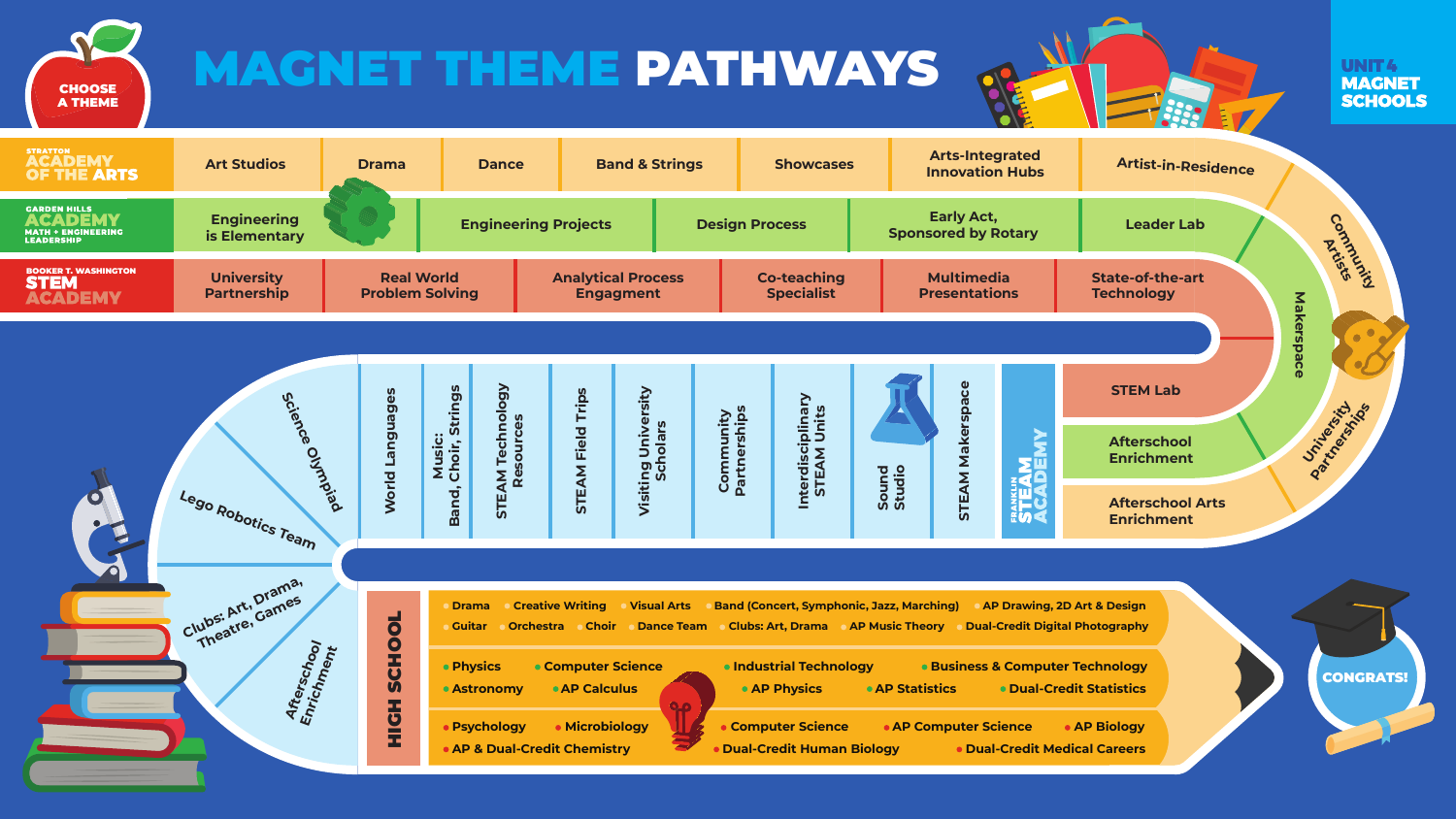If your child is entering kindergarten, new to Unit 4 and entering grades 1 through 8, or a current Unit 4 student requesting a transfer, you can indicate your preference for a Magnet School during the enrollment process.

# Magnet schools are open to any student in the district. For more information visit www.champaignschools.org/choice

# How can my student get into a Magnet School?